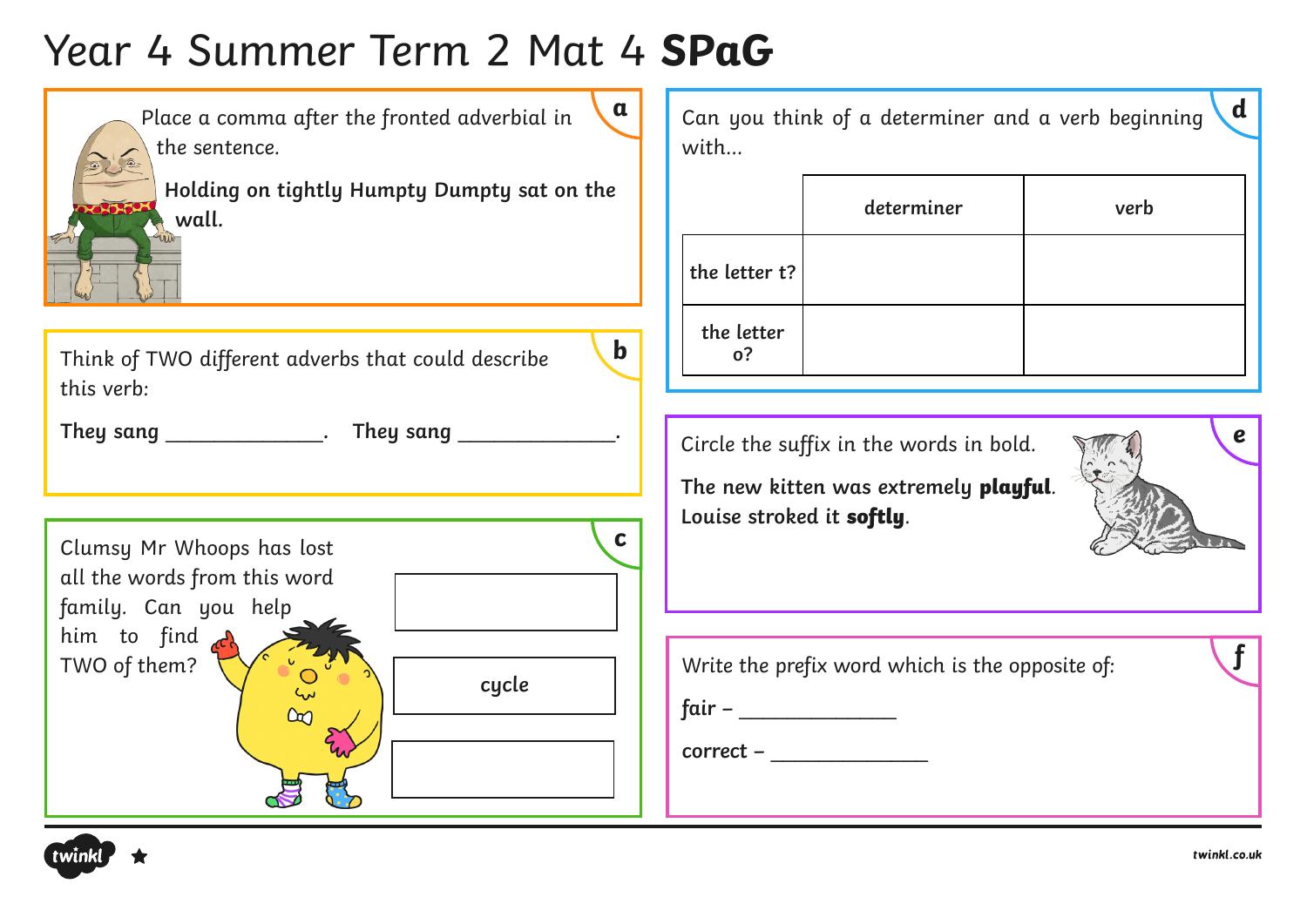# Year 4 Summer Term 2 Mat 4 **SPaG**

Place the correct punctuation mark after the fronted adverbial in the sentence.

**Holding on tightly Humpty Dumpty sat on the wall.**



Think of TWO different adverbs that could describe this verb: **b**

**They sang** \_\_\_\_\_\_\_\_\_\_\_\_\_**.**

**They sang** \_\_\_\_\_\_\_\_\_\_\_\_\_**.**

Add a conjunction to one of the sentences and add more detail.

Clumsy Mr Whoops has lost all the words from this word family. Can you help him to find THREE of them? **c**

**cycle**





Can you think of a determiner, verb and pronoun beginning with… **d**

|                  | determiner | verb | pronoun |
|------------------|------------|------|---------|
| the letter t?    |            |      |         |
| the letter<br>0? |            |      |         |

Circle the suffix in the words in bold.

**The new kitten was extremely playful. Louise stroked it softly so it felt comfortable in its new surroundings.**



| Write the prefix word which is the opposite of: |  |
|-------------------------------------------------|--|
| fair –                                          |  |

**correct –** \_\_\_\_\_\_\_\_\_\_\_\_\_

**connect –** \_\_\_\_\_\_\_\_\_\_\_\_\_

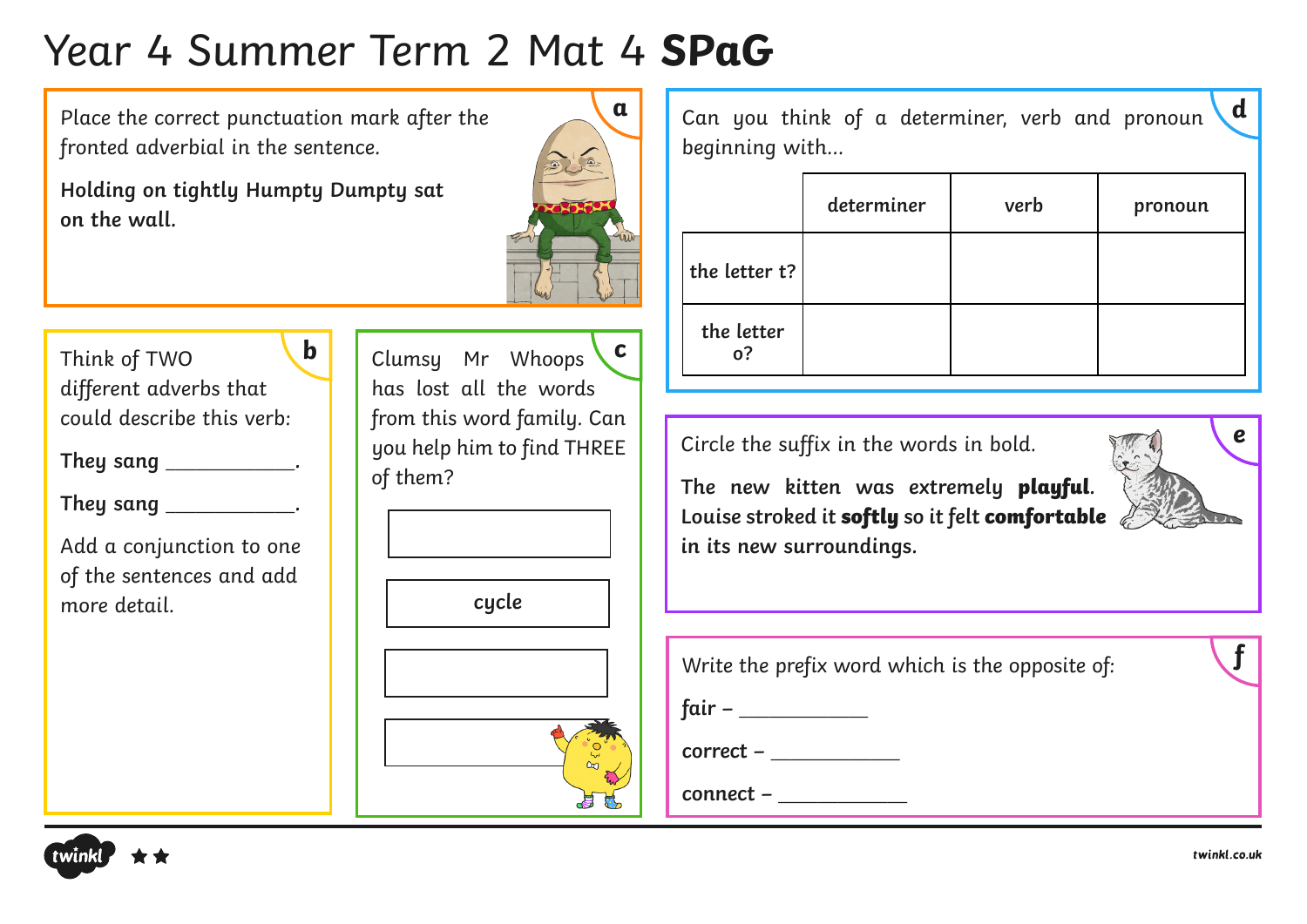## Year 4 Summer Term 2 Mat 4 **SPaG**

Write a sentence about the picture that contains a fronted adverbial.

**b**



Think of TWO different adverbs that could describe this verb:

**They sang** \_\_\_\_\_\_\_\_\_\_\_\_\_.

**They sang \_\_\_\_\_\_\_\_\_\_\_\_\_\_\_\_\_\_.** 

Add conjunctions to both sentences and add more detail.

Clumsy Mr Whoops has lost all the words from this word family. Can you help him to find FOUR of them? **c**



Can you think of a determiner, verb and pronoun beginning with…

Challenge: Can you use all three words from one row in a single sentence?

|                  | determiner | verb | pronoun |
|------------------|------------|------|---------|
| the letter $t$ ? |            |      |         |
| the letter o?    |            |      |         |

Circle the suffix in the words in bold.

**Louise looked at her playful new kitten with adoration. She stroked it softly so it felt comfortable in its new surroundings.** 



**d**

| Write the prefix word which is the opposite of: |                                                              |
|-------------------------------------------------|--------------------------------------------------------------|
| fair – ___<br>$correct -$                       | Now, write your own pair of<br>opposites including a prefix. |
| connect -                                       |                                                              |

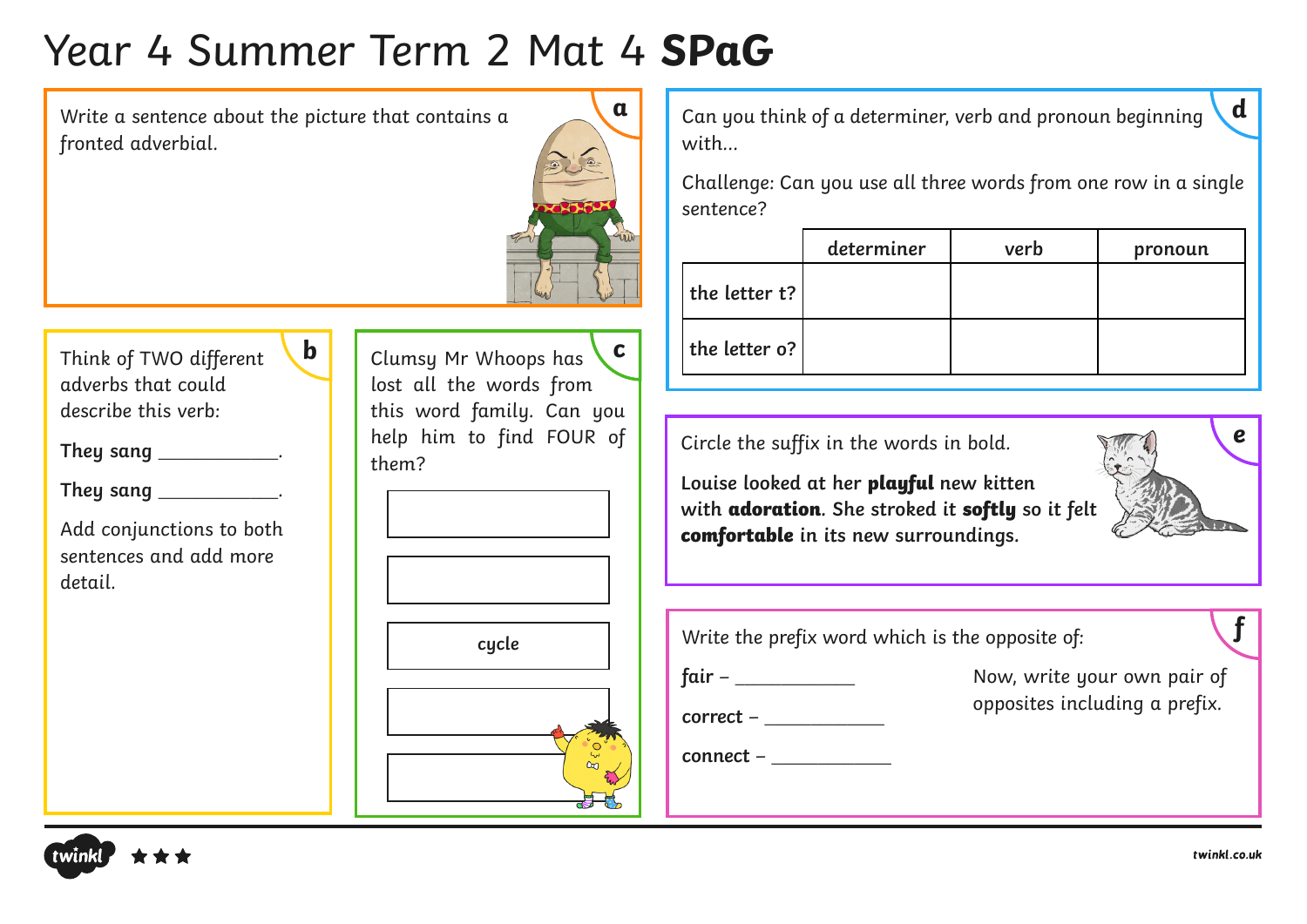# Year 4 Summer Term 2 Mat 4 **SPaG Answers**

| $\mathbf{a}$<br>Place a comma after the fronted adverbial in<br>the sentence.                                                                                          | $\mathbf a$<br>Can you think of a determiner and a verb beginning<br>with                            |                                                              |                                                                                       |
|------------------------------------------------------------------------------------------------------------------------------------------------------------------------|------------------------------------------------------------------------------------------------------|--------------------------------------------------------------|---------------------------------------------------------------------------------------|
| Holding on tightly, Humpty Dumpty sat on the<br>wall.                                                                                                                  |                                                                                                      | determiner                                                   | verb                                                                                  |
|                                                                                                                                                                        | the letter t?                                                                                        |                                                              | Accept any determiners and verbs starting<br>with the suggested letters, e.g. the and |
| $\mathbf b$<br>Think of TWO different adverbs that could describe<br>this verb:                                                                                        | the letter o?                                                                                        |                                                              | twinkled; one and occupied.                                                           |
| Accept any adverbs,<br>They sang ________________.<br>e.g. beautifully, badly,<br>They sang ______________.<br>enthusiastically.                                       | $\boldsymbol{e}$<br>Circle the suffix in the words in bold.<br>The new kitten was extremely playful) |                                                              |                                                                                       |
| C .<br><b>TWO</b><br>Clumsy Mr Whoops has lost <b>Accept</b><br>any<br>all the words from this word <b>correctly</b> spelt<br>words                                    | Louise stroked it soft(ly)                                                                           |                                                              |                                                                                       |
| with the root 'cycle', e.g.<br>family. Can you help<br>bicycle, recycle, unicycle,<br>him to find <b>d</b><br>TWO of them?<br>motorcycle, tricycle,<br>recycling, etc. | $fair -$ unfair<br>correct -                                                                         | Write the prefix word which is the opposite of:<br>incorrect |                                                                                       |

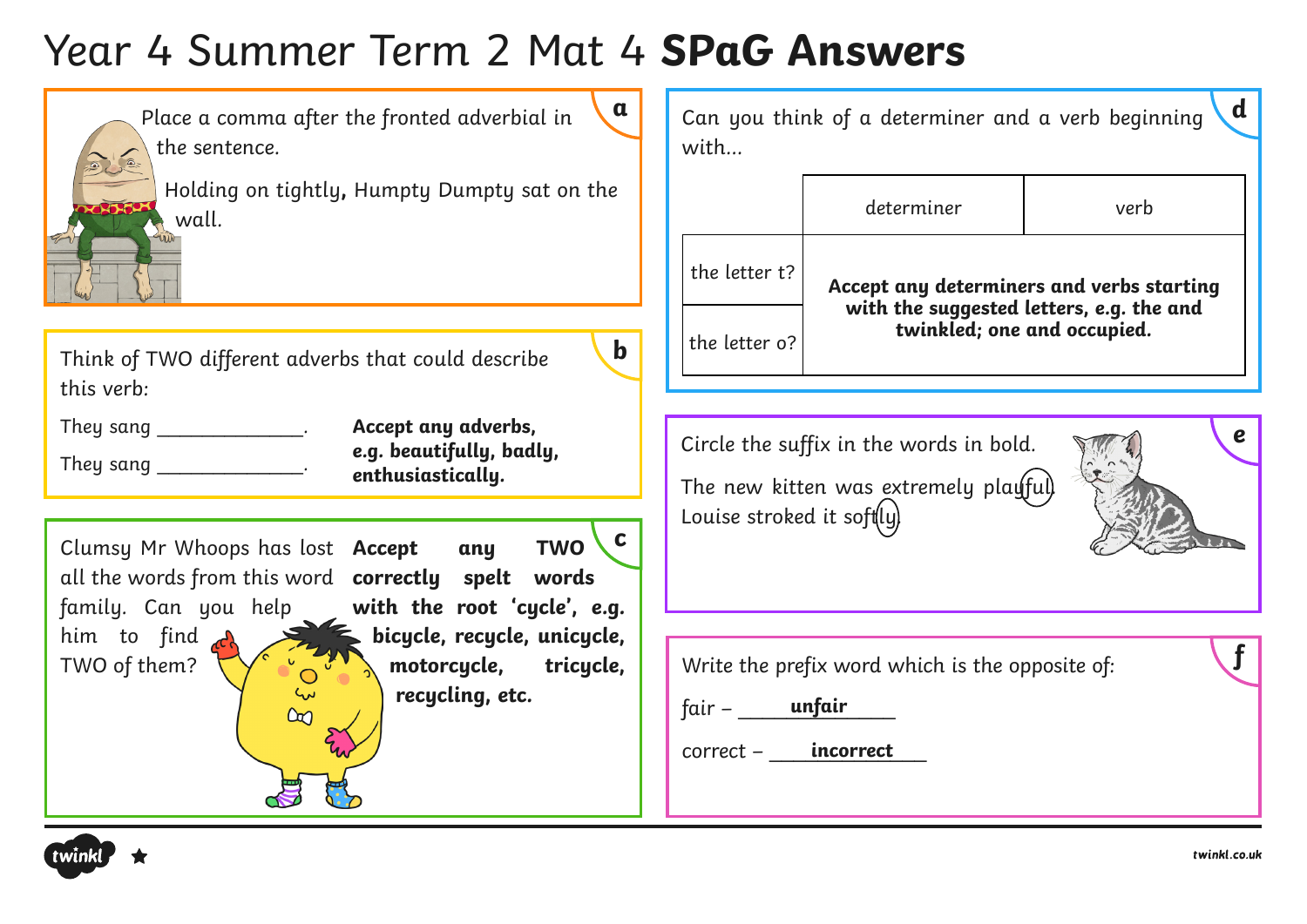## Year 4 Summer Term 2 Mat 4 **SPaG Answers <sup>4</sup>**

Place the correct punctuation mark after the fronted adverbial in the sentence.

**b**

Holding on tightly**,** Humpty Dumpty sat on the wall.



Think of TWO different adverbs that could describe this verb:

They sang the control of the sangle control of the control of the control of the control of the control of the <br>Second the control of the control of the control of the control of the control of the control of the control o

They sang  $\frac{1}{2}$ .

**Accept any adverbs, e.g. beautifully, badly, enthusiastically.**

Add a conjunction to one of the sentences and add more detail.

**Accept any sentence with an added conjunction and additional information, e.g. They sang enthusiastically because it was the final of the talent show.**

Clumsy Mr Whoops has lost all the words from this word family. Can you help him to find THREE of them? **c**

**Accept any THREE correctly spelt words with the root 'cycle', e.g. bicycle, recycle, unicycle,**  motorcucle. tricucle. **recycling, etc.**



Can you think of a determiner, verb and pronoun beginning with… **d**

|               | determiner                                                                                   | verb | pronoun |  |
|---------------|----------------------------------------------------------------------------------------------|------|---------|--|
| the letter t? | Accept any determiners, verbs and pronouns                                                   |      |         |  |
| the letter o? | starting with the suggested letters, e.g. the,<br>twinkled and their; one, occupied and our. |      |         |  |

Circle the suffix in the words in bold.

The new kitten was extremely playful.) Louise stroked it soft $[y]$ so it felt comfort $\widehat{\phi}$ le in its new surroundings.



Write the prefix word which is the opposite of:

fair – \_\_\_\_\_\_\_\_\_\_\_\_\_ **unfair**

correct – **incorrect** 

connect – \_\_\_\_\_\_\_\_\_\_\_\_\_ **disconnect**